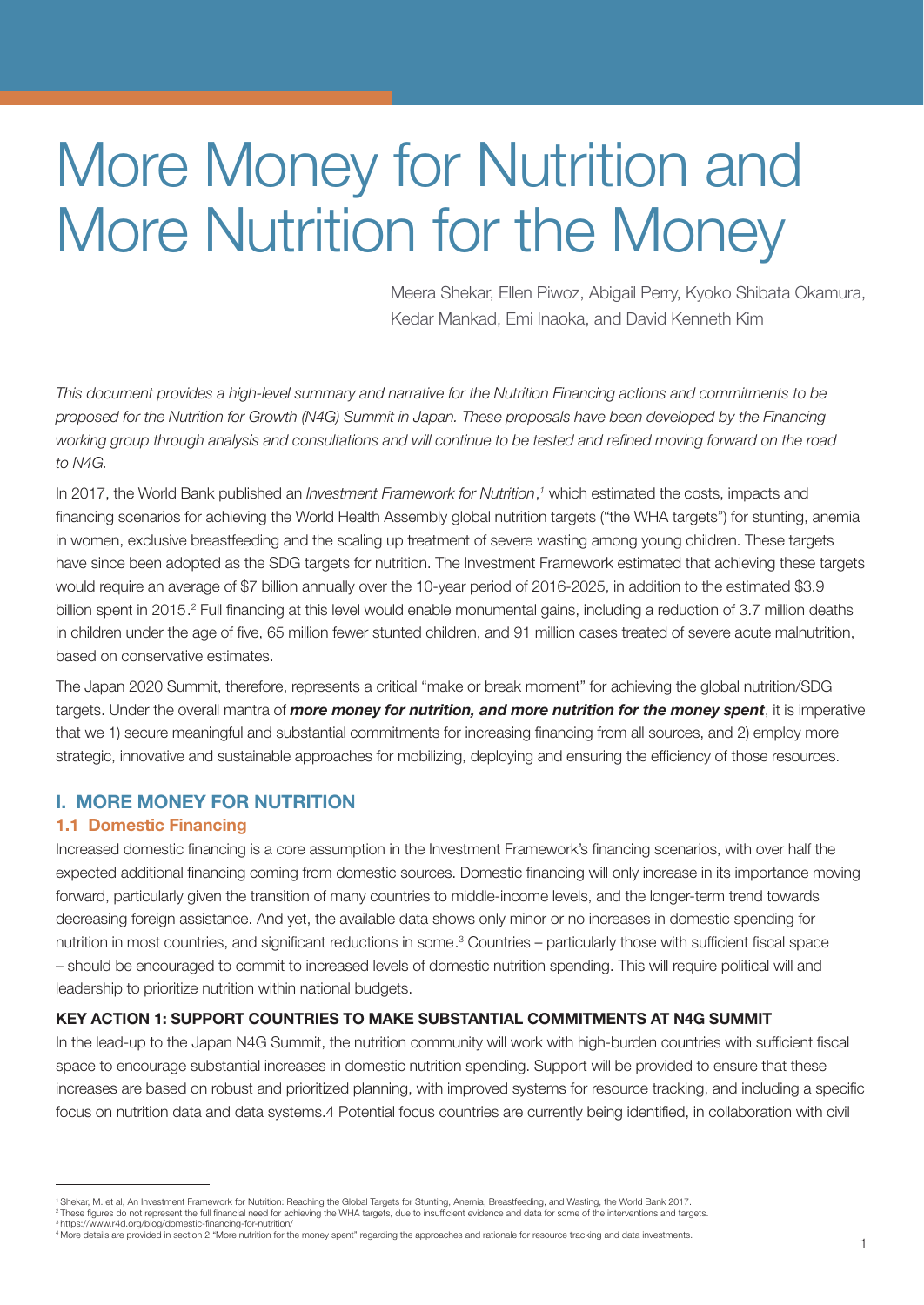society partners. The aim is both 1) to support the robustness and sustainability of nutrition financing in these countries, but also 2) to recognize them for their political will and planning and generate momentum for increased domestic spending amongst further countries.

## KEY ACTION 2: CONTINUED GROWTH OF IDA/IBRD NUTRITION PORTFOLIO

Action 1 will be complemented by efforts to continue the growth of nutrition projects in the IDA/IBRD portfolio, which has increased dramatically from US\$10 million in FY 2010, to US\$651 million in FYI 2013, US\$765 million in FY 2017, and US\$1.2 billion in FY 2018.5



# 1.2 Tailored Support for Transitioning Countries

As countries transition from low-income to middle-income status, their access to donor- and concessional financing (including IDA) diminishes. This carries the risk of investments dropping off in social sectors (including for nutrition) if countries do not increase their domestic spending for nutrition. This includes the need for supporting efforts to address the double nutrition burden (under- and over-nutrition), for example in countries such as Zambia and Sri Lanka. Although data is not available in all relevant countries, there are worrying signs in a number of cases: high burden middle-income countries (MICs) such as Cambodia, Tunisia and Namibia are showing decreased spending on nutrition; and key high-burden lower-middleincome countries (e.g. Kenya, Cambodia, Zambia and Nigeria) are spending less than US\$0.12 per capita on undernutrition.<sup>6</sup>

## KEY ACTION 3: STRENGTHEN FINANCING OPTIONS FOR MICS/UMICS THROUGH EXISTING MECHANISMS

We will evaluate the viability and terms for leveraging catalytic donor- and multilateral financing to accelerate domestic financing for nutrition and data systems. This may also involve a "sustainable financing facility," providing catalytic funding to accelerate domestic financing for nutrition, as countries transition from low-income to middle-income status.<sup>7</sup>

## 1.3 Donor Financing

The Investment Framework called for an additional US\$40 billion of donor financing over the 2016-2025 period in order to support scale-up of a core package of high-impact nutrition-specific interventions. Based on the latest available figures, major donors have generally increased or maintained funding for nutrition-specific priorities. Notably, the World Bank's International Development Association (IDA) has shown the greatest increase in nutrition-specific disbursements, with a growth of 55% annually between 2015 and 2017.<sup>8</sup> The overall IDA/IBRD portfolio increased in size by over 50% from 2017

<sup>5</sup> Source: World Bank. This does not include development policy operations.

<sup>&</sup>lt;sup>6</sup> Based on spending figures for "nutritional deficiencies" from National Health Accounts; this represents a subset of nutrition-specific activities. More details on this facility are provided in Annex 3.

<sup>&</sup>lt;sup>8</sup> R4D, Tracking aid for the WHA nutrition targets: Progress towards the global nutrition goals between 2015-2017, 2019.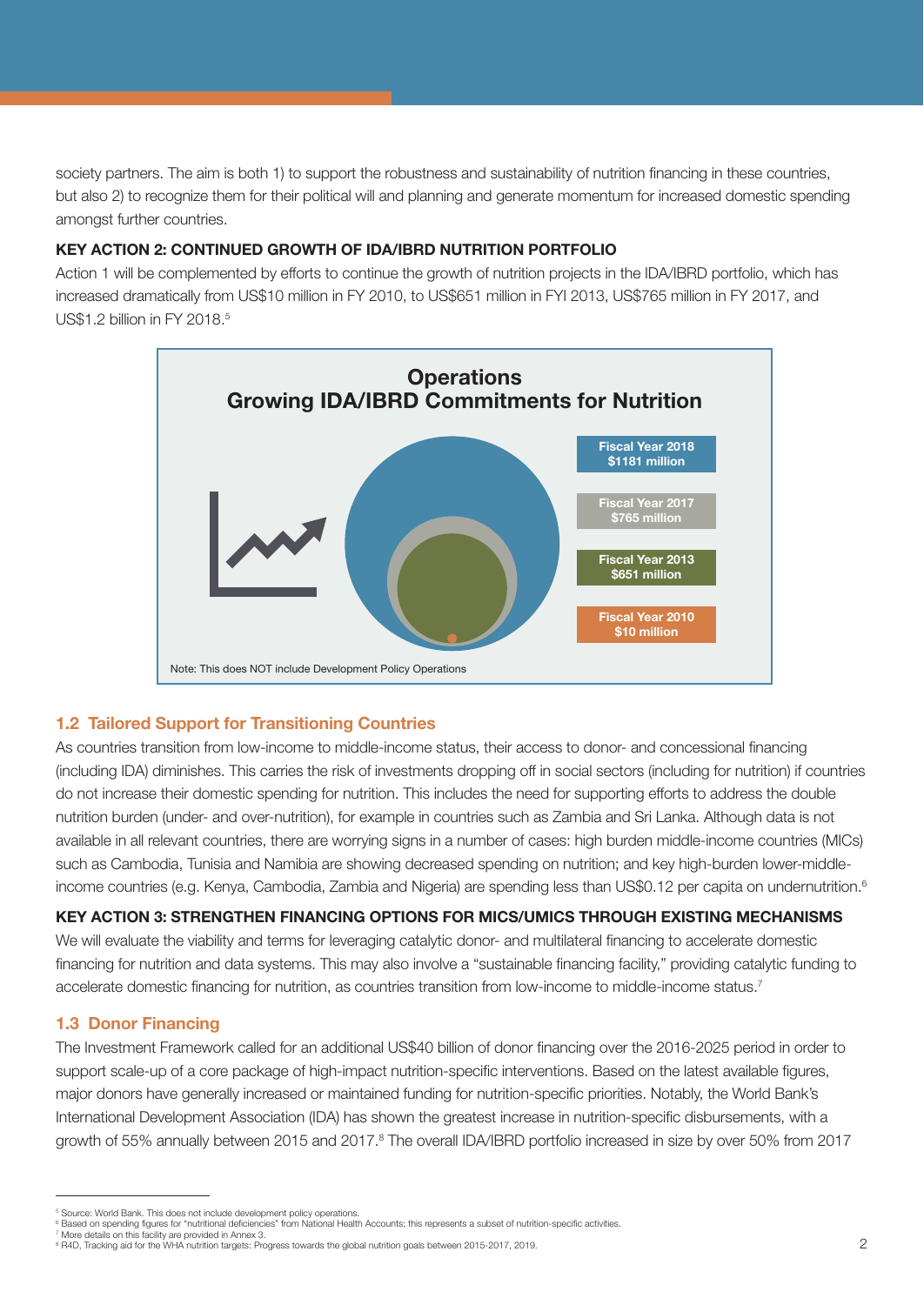to 2018,<sup>9</sup> which suggests that the growth in IDA nutrition disbursements is continuing. And yet, even with the spending increases, this still left a gap in 2017 of \$100 million in donor support for the prioritized package of interventions.<sup>10</sup>

Even as domestic financing will be the primary focus moving forward, external support will remain critical. Donors should be encouraged to increase resources in line with the Investment Framework's "global solidarity scenario."11

## KEY ACTION 4: INCREASE PREDICTABLE DONOR FINANCING TO SUPPORT NUTRITION SCALE-UP IN LINE WITH COSTED/PRIORITIZED GOVERNMENT-LED PLANS

We propose to evaluate the viability and terms for implementing performance-based approaches – for example through existing facilities such as the Power of Nutrition or the Global Financing Facility (GFF) – to focus on measurable improvements in coverage for an enhanced set of nutrition-specific interventions. This will build on the successful work to date by the Power of Nutrition and GFF, but also optimize their support for nutrition for greater impact.

Further donor resources will also be required to support some of the other proposed actions in the coming sections.

## 1.4 Innovative/Catalytic Approaches to Financing

The Investment Framework argues that innovative financing will need to play an important role in closing the nutrition resource gap, including through fully resourcing the Power of Nutrition and the GFF. Beyond this, there is currently momentum for transformational change to tackle all forms of malnutrition (to address not just undernutrition, but also overweight and obesity), and to do so by leveraging non-traditional resources. Many national governments are currently experimenting with fiscal policies (e.g. sugar-sweetened beverage taxes) to raise funds in ways that also support nutrition outcomes. There is also a growing recognition that financing should not only be innovative, but also catalytic in leveraging domestic and private financing for scalability and sustainability. Technical assistance is required to support these efforts.

# KEY ACTION 5: IMPLEMENT INNOVATIVE/CATALYTIC FINANCING MODELS TO INCREASE FISCAL SPACE AND RESPONSIBLE BUSINESS INVESTMENTS, AND ENCOURAGE BETTER POLICY ACTIONS FOR NUTRITION

This will include exploring technical assistance facilities to support 1) scale-up of food fortification and systems through private sector partnerships; and 2) countries in designing fiscal policies that improve food systems and nutrition outcomes, such as taxation on unhealthy foods.

# II. MORE NUTRITION FOR THE MONEY SPENT

Financing does not exist in a vacuum. It is a critical input to fuel nutrition programs and enable their impact in reducing deaths and other nutrition-related burdens. In order to maximize the impact of nutrition financing, it must be supported by key complementary components.

## 2.1 Data, Measurement and Accountability

The global nutrition targets cannot be reached without high-quality, timely data to inform program and policy design, mobilize resources, track progress and course-correct, and to enable accountability against commitments, including in the context of the N4G Summit. The 2017 Global Investment Framework for Nutrition roughly estimated financing needs for program monitoring and evaluation at 2% on top of total nutrition financing needs, acknowledging this is an area requiring further work. A sub-working group has focused specifically on nutrition data financing nutrition, with the following findings:

- Of the SUN countries with costed multi-sectoral nutrition plans, there is no systematic planning for data, M&E and accountability tracking.
- Most data-related funding must come from domestic resources, and yet there is little visibility in country plans regarding data systems needs.
- Evidence for nutrition-sensitive policies and programs is still needed to enable more effective programming and prioritization.

<sup>&</sup>lt;sup>9</sup> Internal World Bank analysis.

<sup>10</sup> R4D, 2019. 11 Shekar, M. et al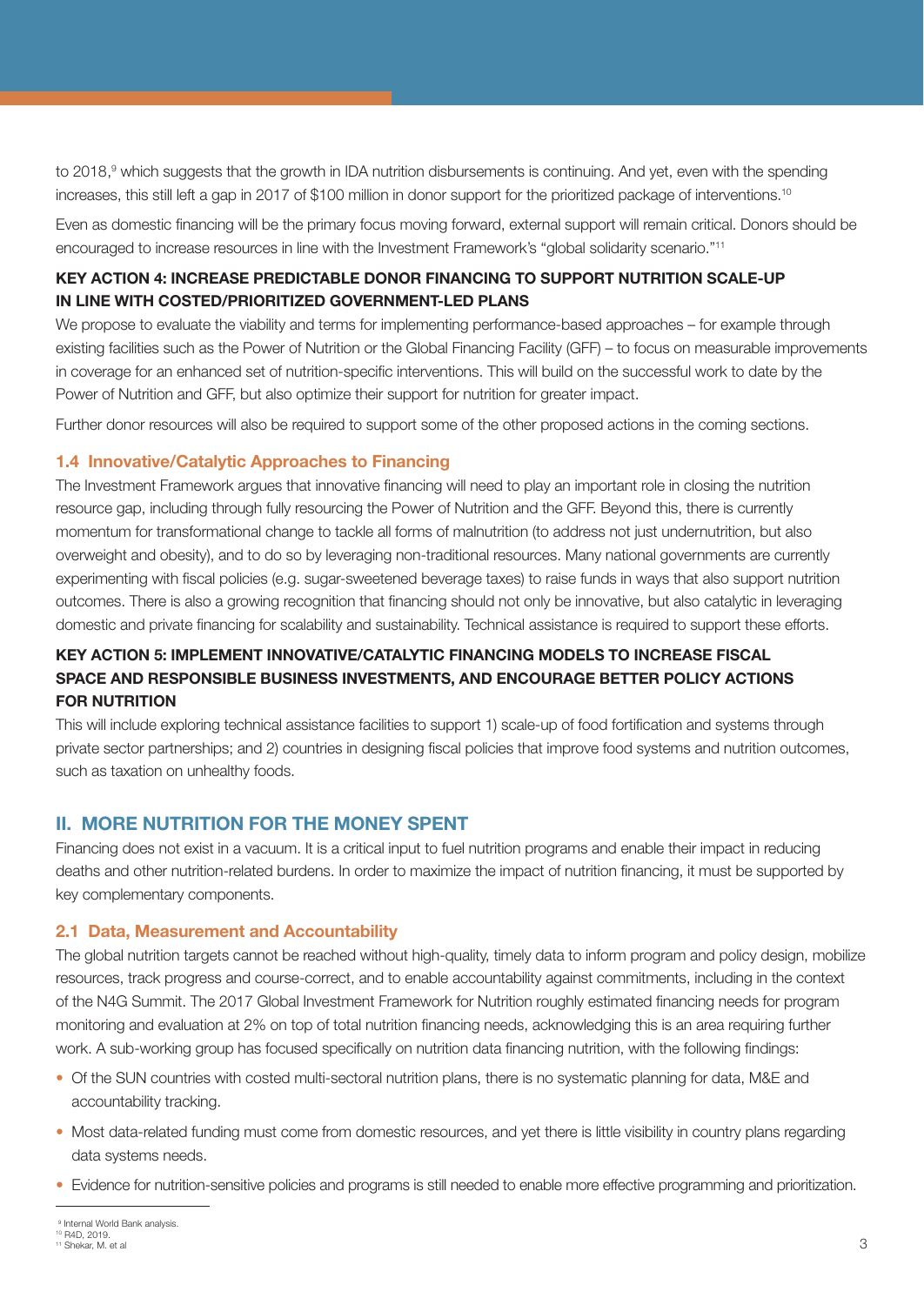# KEY ACTION 6: GOVERNMENTS WILL BE ENCOURAGED TO COMMIT TO COSTED SCALE-UP PLANS, DATA AND M&E

We will continue to support governments to strengthen evidence-based nutrition plans, and to include a specific focus on costed data and M&E components, comprising 4-6% of total budget, by 2021. This may translate in to the launch of Strategic Use of Nutrition Data (STUND) fund to provide technical assistance for data and data use, and to test data systems innovations. It may also include the use of allocative efficiency tools such as Optima Nutrition (http://optimamodel.com/ nutrition/) to strengthen the quality of national plans.

## KEY ACTION 7: LAUNCH EVIDENCE TO ACTION (E2A) FUND

Support the use of decision-science tools such as Optima Nutrition for investment planning and generate evidence on delivery and impact of at-scale cross-sector nutrition-sensitive and specific programs.

## 2.2 Improved Utilization and Tracking

Financial tracking is a prerequisite for assessing the performance of financing systems, progress in the domestic financing transition, evaluating efficiency and productivity, and advocating for policy change.12 And yet, the current availability and quality of in-country nutrition spending data is generally quite poor. Although some countries have initiated efforts to improve the data and analysis on nutrition spending through public expenditure reviews (PERs), the current approaches for these PERs is not producing consistent data and does not represent a sustainable solution. Some new initiatives underway show significant promise in addressing these challenges through integrating the tracking of multi-sectoral nutrition spending into national systems for public financial management (PFM). These initiatives enable on-going tracking through leveraging and investing in national systems and capacity, rather than primarily relying on "one-off" and "after the fact" reviews. Such approaches do not replace PERs – which will likely continue to be an important tool – but they significantly reduce the burden associated with them, and improve their quality, consistency and utility. For example, the World Bank's BOOST initiative<sup>13</sup> facilitates access and analysis for national charts of accounts data, and therefore represents an important opportunity to support the implementation of these approaches within countries.

## KEY ACTION 8: SUPPORT AND ENCOURAGE GOVERNMENTS TO STRENGTHEN NUTRITION RESOURCE TRACKING BY 2022

Use sustainable data systems such as BOOST to strengthen nutrition resource tracking.

<sup>12</sup> Global Burden of Disease Health Financing Collaborator Network, "Past present, and future of global health financing: a review of development assistance, govern-

ment, out-of-pocket, and other private spending on health for 195 countries, 1995-2050," The Lancet, April 2019.

<sup>13</sup> http://boost.worldbank.org/boost-initiative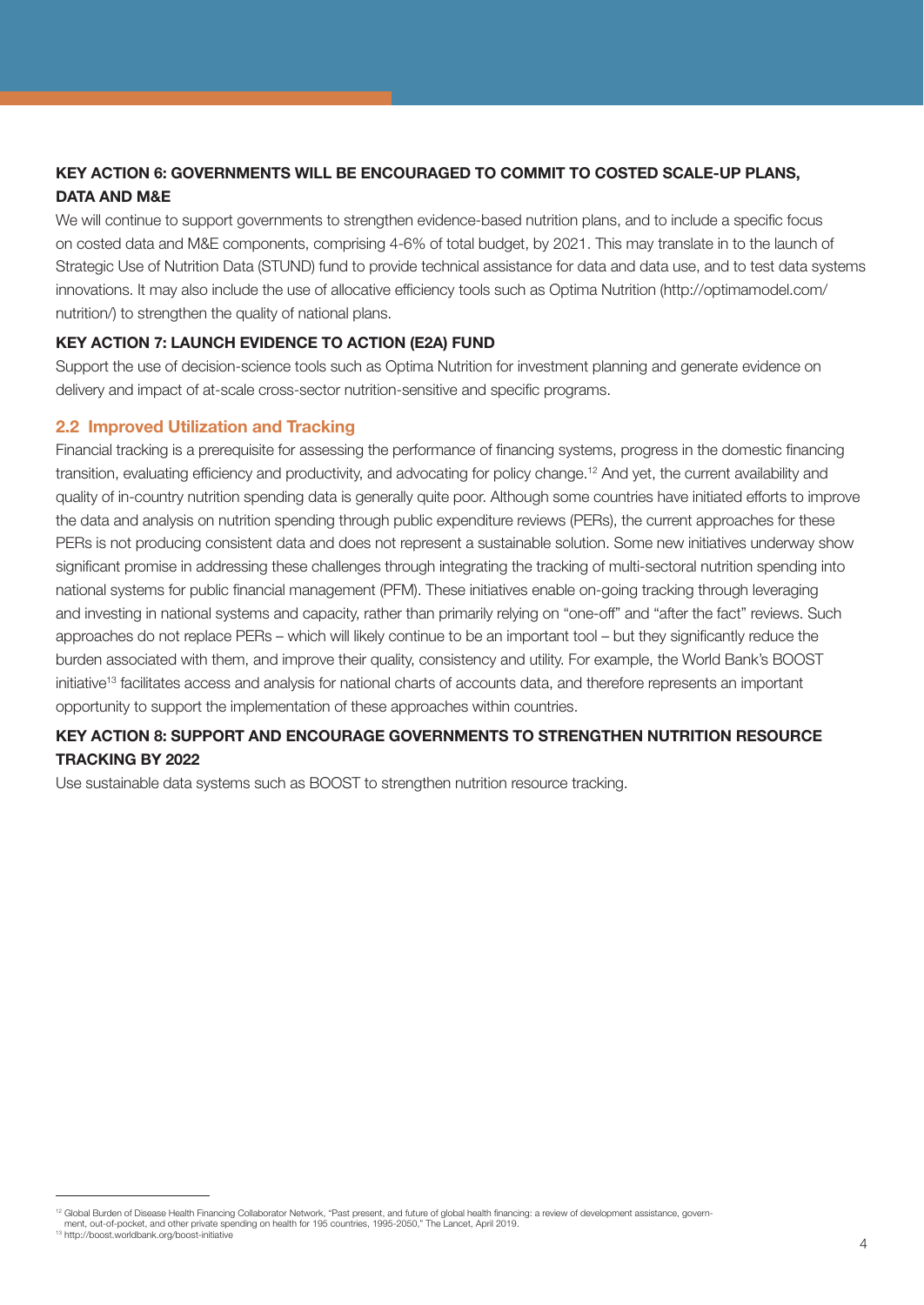## Sustainable Financing Mechanisms for Nutrition

Sustainable financing requires that national costed plans are adequately budgeted and spent, and that the spending is monitored for efficiency and effectiveness. As noted in a recent Lancet article on health financing, without comprehensive financing assessments, "policymakers and planners cannot clearly measure how much has been spent... where funding has come from, or what are reasonable expectations for future spending."14 This is especially true for nutrition spending that goes across sectoral boundaries and thus are often not fully captured in any of the financial monitoring systems in place. In the past few years, several countries conducted comprehensive public expenditure reviews (PERs) for nutrition,<sup>15</sup> which provided quality information on nutrition budgets and spending across relevant sectors. However, since it tends to be a labor-intensive exercise, there are emerging initiatives to develop a mechanism to periodically report nutrition-related expenditures as part of the public financial management (PFM) system. Two country trial cases are summarized below:

Pakistan – The Controller General Office has developed, with support from the World Bank, a system for tracking nutrition-specific and sensitive expenditures as part of the national PFM system. This model evolved from the BOOST Initiative supported mainly by the Public Sector Governance Group of the World Bank. Guidelines on expenditure mapping and reporting are being developed, based on national nutrition plans and globally sourced methodologies (e.g. using the SUN methodology and learning from recent nutrition PERs in other countries). Expenditures are mapped to existing cost centers and budget structures in the national chart of accounts and integrated financial management information systems (IFMIS). Further, citizen-friendly dashboards will be developed at the provincial level that provide publicly available data and reports to be used for accountability and decision-making.

Indonesia – In 2017, the Government of Indonesia declared stunting prevention an urgent problem to be addressed multi-sectorally by synchronizing national, local and community programs guided by the National Strategy to Accelerate Stunting Prevention. The Minister of Finance has stipulated amendments to the existing budget approval and execution document so that budgets related to stunting are tagged, tracked, evaluated and reported in government performance evaluation report as a thematic budget. The reports are used to ensure effectiveness and efficiency of coming fiscal year's budgeting to ensure best outputs of the government development programs.

Expected advantages of this approach include:

- Encouraging and leveraging robust national planning and budgeting for nutrition;
- Building on and investing in existing national systems and capacity for public expenditure management, which is a core tool for the Ministry of Finance; and
- Adapting this system for other multi-sectoral topics such as RMNCH, gender, etc. rather than building multiple competing tracking tools.

These approaches have a great potential to serve as a "next generation model" for national-level nutrition financial tracking. Countries – with support from partners – should commit to furthering these efforts to build comprehensive and sustainable nutrition expenditure tracking systems to support their existing national plans and strategies, and more importantly continue to meet changing nutritional needs of the population for years to come.

<sup>&</sup>lt;sup>14</sup> Global Burden of Disease Health Financing Collaborator Network, "Past present, and future of global health financing: a review of development assistance, government,<br>out-of-pocket, and other private spending on health

<sup>15</sup> Countries that have conducted or are conducting public expenditure reviews include: Indonesia, Bangladesh, Bhutan, Rwanda, Nepal, Sri Lanka, Tanzania, among others.